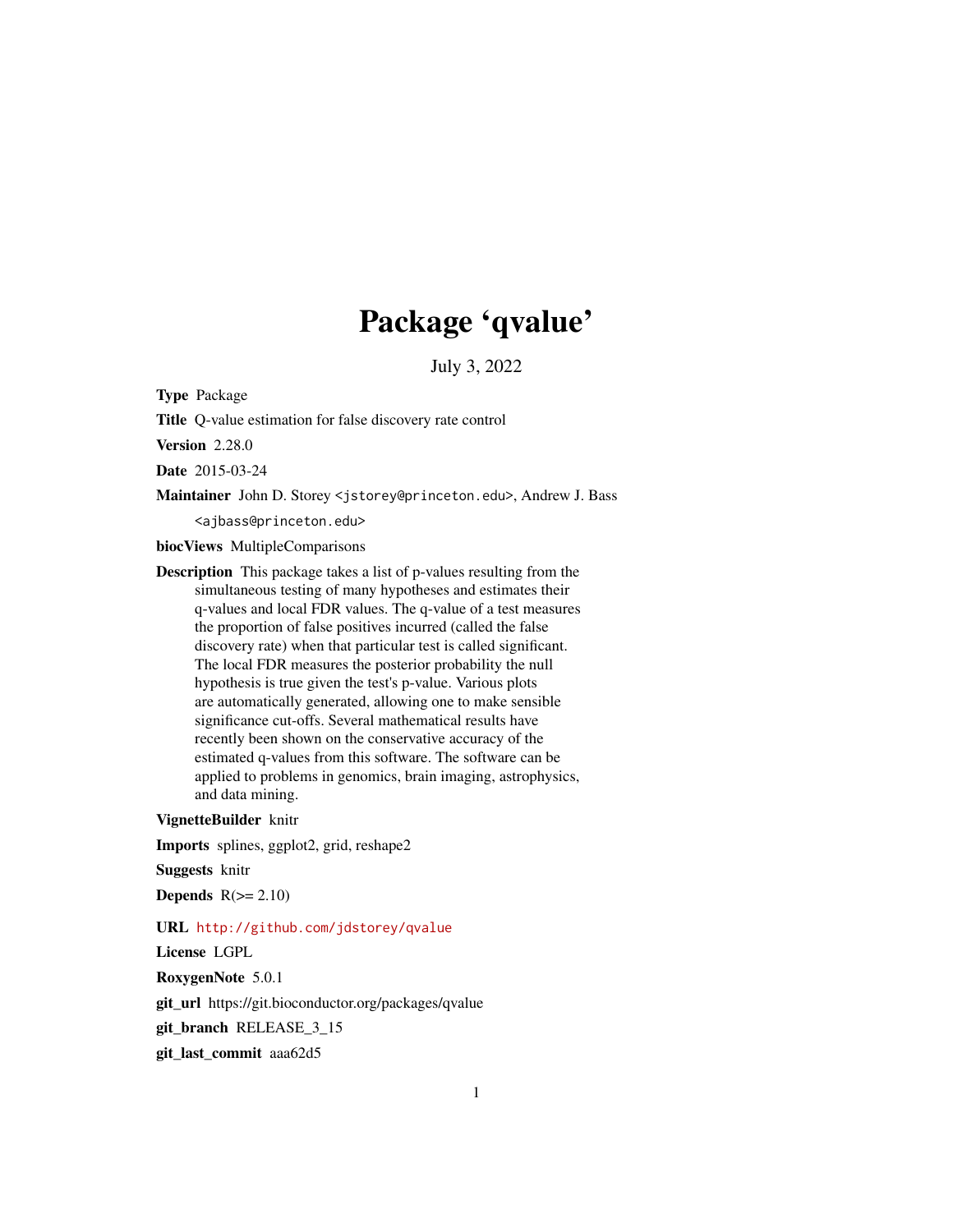#### 2 empPvals

# git\_last\_commit\_date 2022-04-26

# Date/Publication 2022-07-03

Author John D. Storey [aut, cre], Andrew J. Bass [aut], Alan Dabney [aut], David Robinson [aut], Gregory Warnes [ctb]

# R topics documented:

# **Index** [17](#page-16-0)

<span id="page-1-1"></span>

| empPvals | Calculate p-values from a set of observed test statistics and simulated |
|----------|-------------------------------------------------------------------------|
|          | null test statistics                                                    |

# Description

Calculates p-values from a set of observed test statistics and simulated null test statistics

# Usage

```
empPvals(stat, stat0, pool = TRUE)
```
# Arguments

| stat  | A vector of calculated test statistics.                                                                   |
|-------|-----------------------------------------------------------------------------------------------------------|
| stat0 | A vector or matrix of simulated or data-resampled null test statistics.                                   |
| pool  | If FALSE, stat0 must be a matrix with the number of rows equal to the length of<br>stat. Default is TRUE. |

<span id="page-1-0"></span>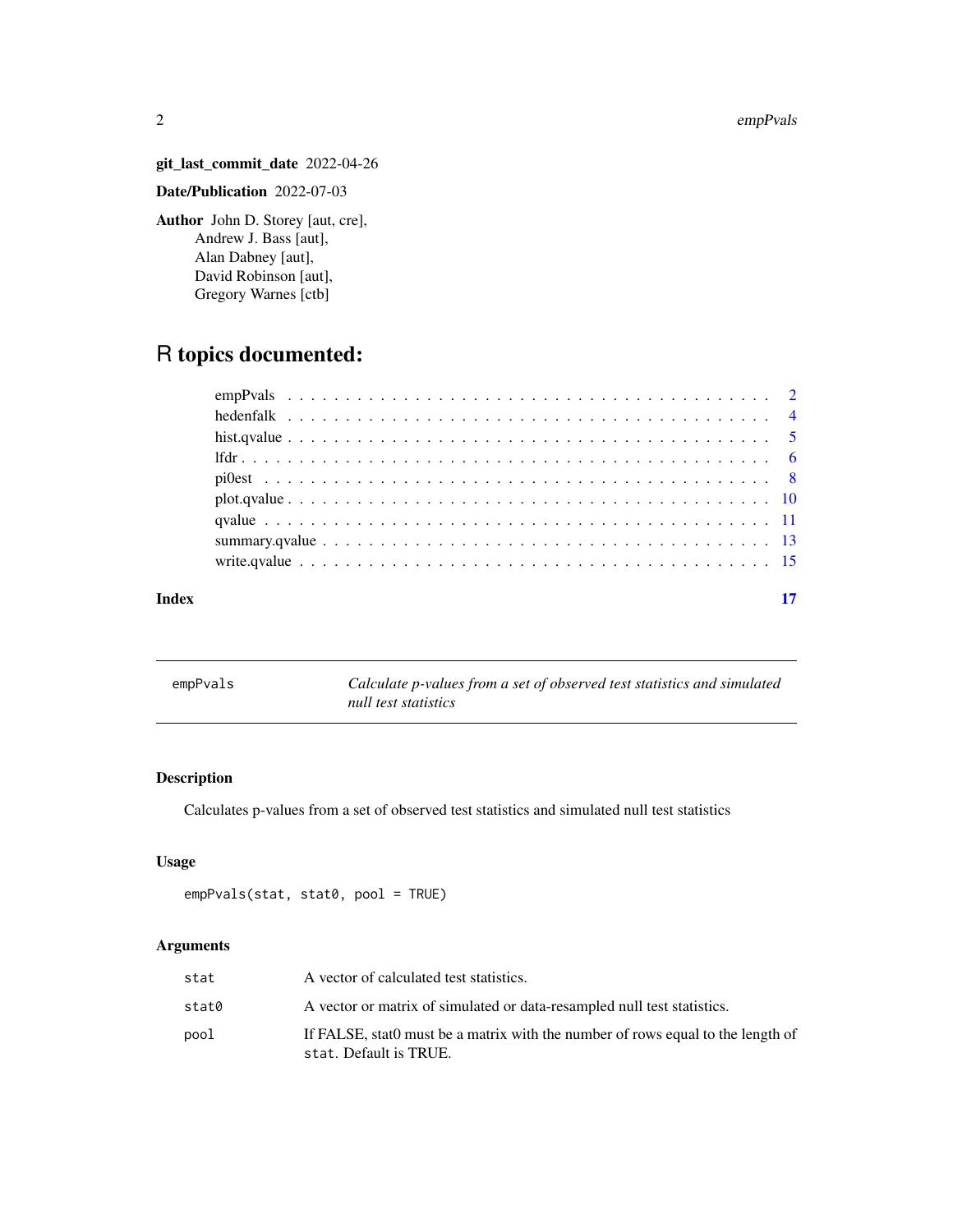#### <span id="page-2-0"></span>empPvals 3

# Details

The argument stat must be such that the larger the value is the more deviated (i.e., "more extreme") from the null hypothesis it is. Examples include an F-statistic or the absolute value of a t-statistic. The argument stat0 should be calculated analogously on data that represents observations from the null hypothesis distribution. The p-values are calculated as the proportion of values from stat0 that are greater than or equal to that from stat. If pool=TRUE is selected, then all of stat0 is used in calculating the p-value for a given entry of stat. If pool=FALSE, then it is assumed that stat0 is a matrix, where stat $\theta[i, ]$  is used to calculate the p-value for stat[i]. The function empPvals calculates "pooled" p-values faster than using a for-loop.

See page 18 of the Supporting Information in Storey et al. (2005) PNAS ([http://www.pnas.org/](http://www.pnas.org/content/suppl/2005/08/26/0504609102.DC1/04609SuppAppendix.pdf) [content/suppl/2005/08/26/0504609102.DC1/04609SuppAppendix.pdf](http://www.pnas.org/content/suppl/2005/08/26/0504609102.DC1/04609SuppAppendix.pdf)) for an explanation as to why calculating p-values from pooled empirical null statistics and then estimating FDR on these p-values is equivalent to directly thresholding the test statistics themselves and utilizing an analogous FDR estimator.

#### Value

A vector of p-values calculated as described above.

#### Author(s)

John D. Storey

#### References

Storey JD and Tibshirani R. (2003) Statistical significance for genome-wide experiments. Proceedings of the National Academy of Sciences, 100: 9440-9445. <http://www.pnas.org/content/100/16/9440.full>

Storey JD, Xiao W, Leek JT, Tompkins RG, Davis RW. (2005) Significance analysis of time course microarray experiments. Proceedings of the National Academy of Sciences, 102 (36), 12837- 12842.

<http://www.pnas.org/content/102/36/12837.full.pdf?with-ds=yes>

#### See Also

[qvalue](#page-10-1)

#### Examples

```
# import data
data(hedenfalk)
stat <- hedenfalk$stat
stat0 <- hedenfalk$stat0 #vector from null distribution
# calculate p-values
p.pooled <- empPvals(stat=stat, stat0=stat0)
p.testspecific <- empPvals(stat=stat, stat0=stat0, pool=FALSE)
```
# compare pooled to test-specific p-values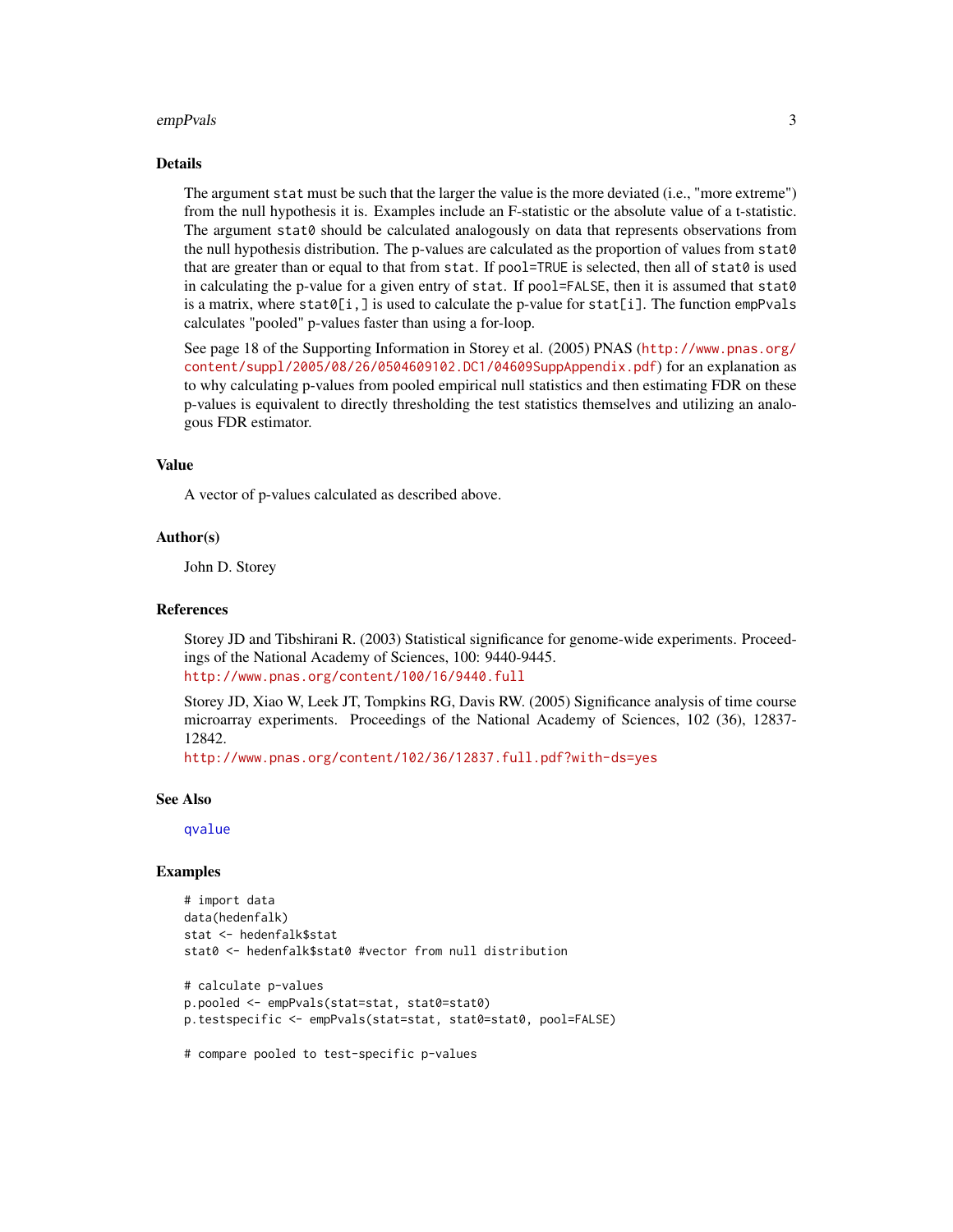<span id="page-3-0"></span>qqplot(p.pooled, p.testspecific); abline(0,1)

hedenfalk *P-values and test-statistics from the Hedenfalk et al. (2001) gene expression dataset*

# Description

The data from the breast cancer gene expression study of Hedenfalk et al. (2001) were obtained and analyzed. A comparison was made between 3,226 genes of two mutation types, BRCA1 (7 arrays) and BRCA2 (8 arrays). The data included here are p-values, test-statistics, and permutation null test-statistics obtained from a two-sample t-test analysis on a set of 3170 genes, as described in Storey and Tibshirani (2003).

# Usage

data(hedenfalk)

#### Value

A list called hendfalk containing:

| p     | Vector of 3,170 p-values of tests comparing BRCA1 to BRCA2.                                                                                                                                                                          |
|-------|--------------------------------------------------------------------------------------------------------------------------------------------------------------------------------------------------------------------------------------|
| stat  | Vector of 3,170 absolute two-sample t-statistics comparing BRCA1 to BRCA2.                                                                                                                                                           |
| stat0 | A 3,170 by 100 matrix of absolute two-sample t-statistics from 100 independent<br>permutations of the BRCA1 and BRCA2 labels; the row stat0[i,]. contains<br>the permutation statistics corresponding to observed statistic stat[i]. |

# References

Hedenfalk I et al. (2001). Gene expression profiles in hereditary breast cancer. New England Journal of Medicine, 344: 539-548.

Storey JD and Tibshirani R. (2003). Statistical significance for genome-wide studies. Proceedings of the National Academy of Sciences, 100: 9440-9445. <http://www.pnas.org/content/100/16/9440.full>

# See Also

[qvalue](#page-10-1), [empPvals](#page-1-1)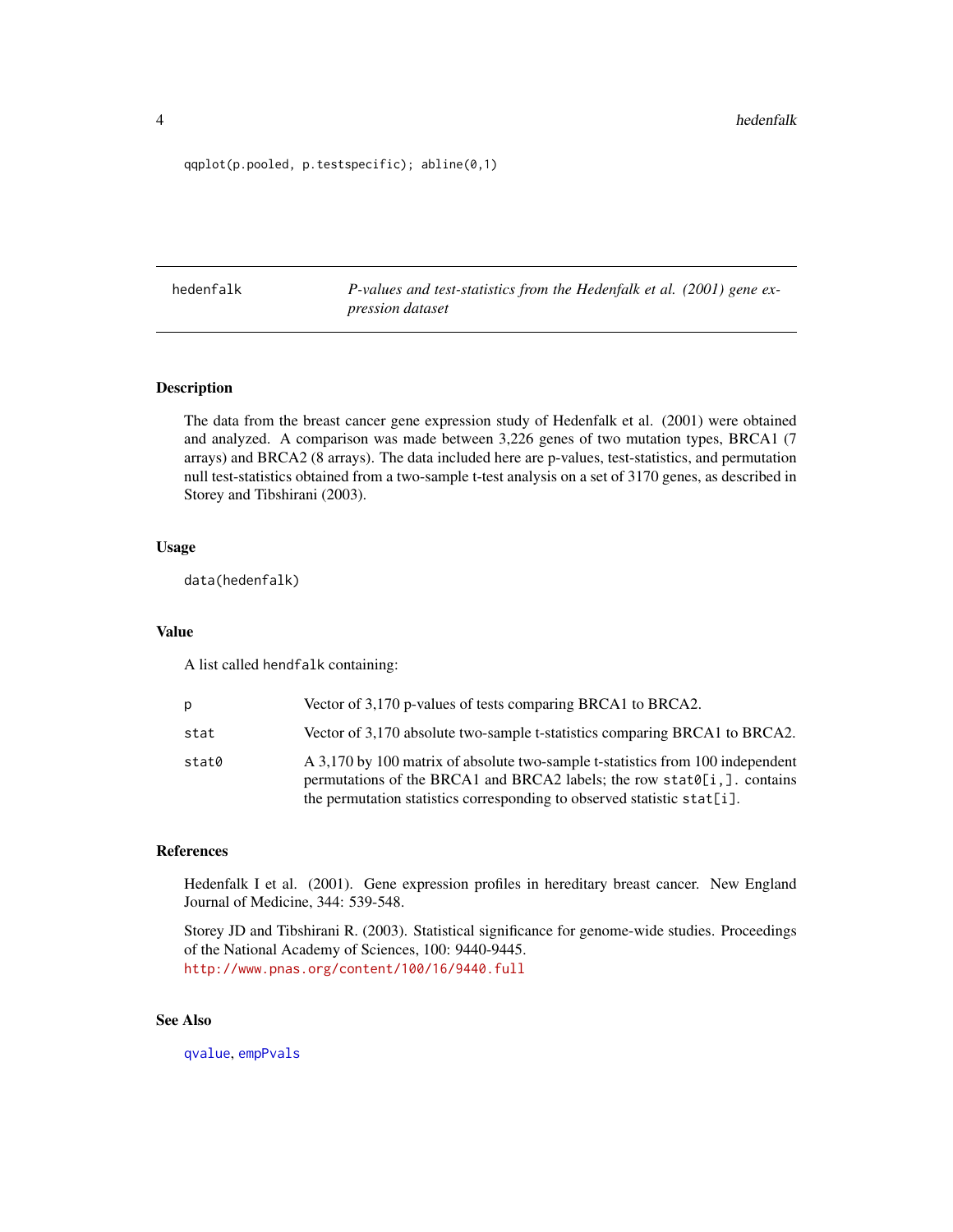# <span id="page-4-0"></span>hist.qvalue 5

# Examples

```
# import data
data(hedenfalk)
stat <- hedenfalk$stat
stat0 <- hedenfalk$stat0 #vector from null distribution
p.pooled <- empPvals(stat=stat, stat0=stat0)
p.testspecific <- empPvals(stat=stat, stat0=stat0, pool=FALSE)
#compare pooled to test-specific p-values
qqplot(p.pooled, p.testspecific); abline(0,1)
# calculate q-values and view results
qobj <- qvalue(p.pooled)
summary(qobj)
hist(qobj)
plot(qobj)
```
<span id="page-4-1"></span>hist.qvalue *Histogram of p-values*

# Description

Histogram of p-values

#### Usage

## S3 method for class 'qvalue' hist $(x, \ldots)$ 

#### Arguments

| X        | A q-value object.                       |
|----------|-----------------------------------------|
| $\cdots$ | Additional arguments, currently unused. |

# Details

This function allows one to view a histogram of the p-values along with line plots of the q-values and local FDR values versus p-values. The  $\pi_0$  estimate is also displayed.

#### Value

Nothing of interest.

# Author(s)

Andrew J. Bass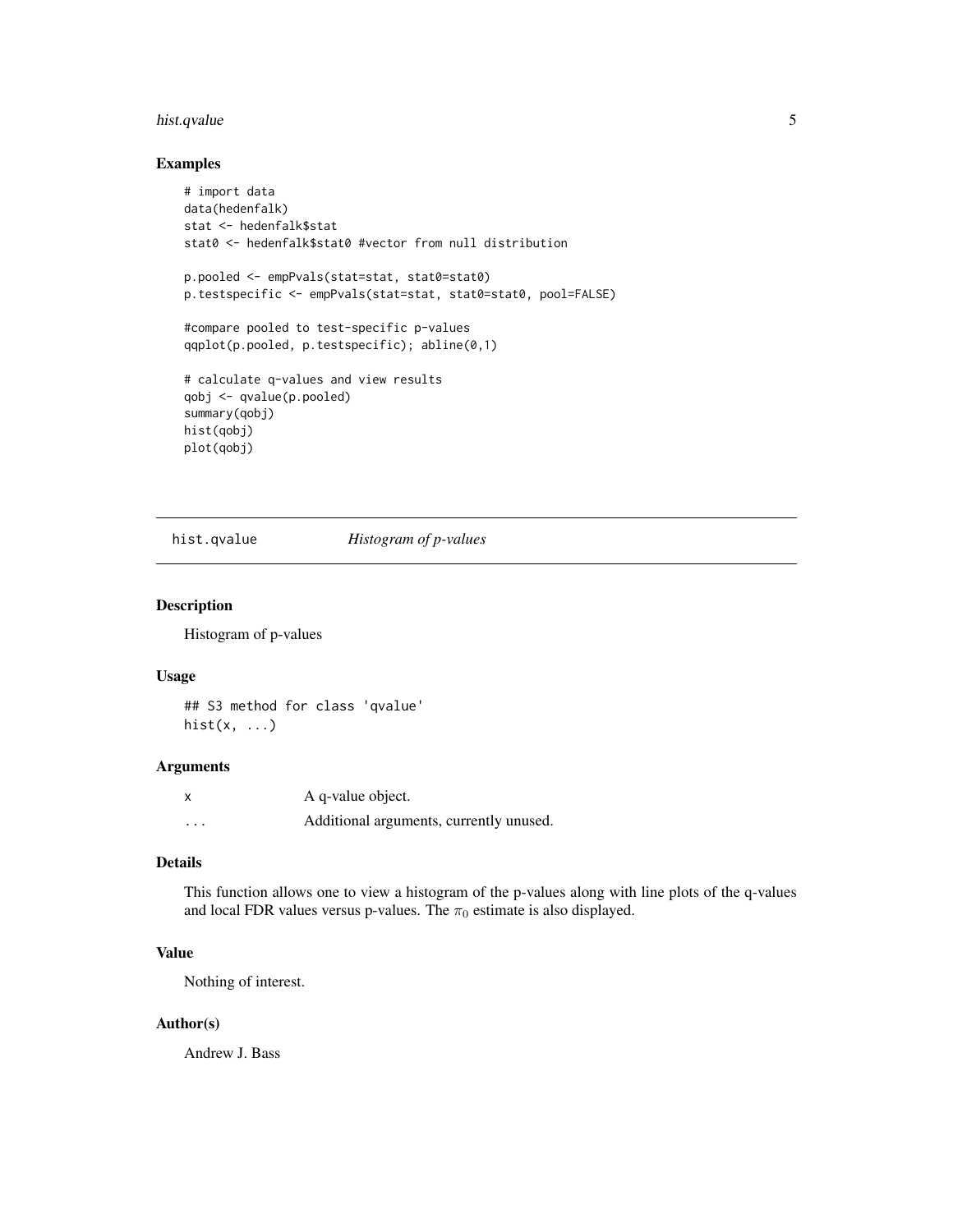#### References

Storey JD. (2002) A direct approach to false discovery rates. Journal of the Royal Statistical Society, Series B, 64: 479-498.

<http://onlinelibrary.wiley.com/doi/10.1111/1467-9868.00346/abstract>

Storey JD and Tibshirani R. (2003) Statistical significance for genome-wide experiments. Proceedings of the National Academy of Sciences, 100: 9440-9445. <http://www.pnas.org/content/100/16/9440.full>

Storey JD. (2003) The positive false discovery rate: A Bayesian interpretation and the q-value. Annals of Statistics, 31: 2013-2035.

[http://projecteuclid.org/DPubS/Repository/1.0/Disseminate?view=body&id=pdf\\_1&han](http://projecteuclid.org/DPubS/Repository/1.0/Disseminate?view=body&id=pdf_1&handle=euclid.aos/1074290335)dle= [euclid.aos/1074290335](http://projecteuclid.org/DPubS/Repository/1.0/Disseminate?view=body&id=pdf_1&handle=euclid.aos/1074290335)

conservative point estimation, and simultaneous conservative consistency of false discovery rates: A unified approach. Journal of the Royal Statistical Society, Series B, 66: 187-205. <http://onlinelibrary.wiley.com/doi/10.1111/j.1467-9868.2004.00439.x/abstract>

Storey JD. (2011) False discovery rates. In *International Encyclopedia of Statistical Science*. [http://genomine.org/papers/Storey\\_FDR\\_2011.pdf](http://genomine.org/papers/Storey_FDR_2011.pdf) <http://www.springer.com/statistics/book/978-3-642-04897-5>

# See Also

[qvalue](#page-10-1), [plot.qvalue](#page-9-1), [summary.qvalue](#page-12-1)

#### Examples

```
# import data
data(hedenfalk)
p <- hedenfalk$p
# make histogram
qobj \leq qvalue(p)hist(qobj)
```
<span id="page-5-1"></span>lfdr *Estimate local False Discovery Rate (FDR)*

#### **Description**

Estimate the local FDR values from p-values.

#### Usage

```
lfdr(p, pi0 = NULL, trunc = TRUE, monotone = TRUE, transf = c("probit","\log it"), adj = 1.5, eps = 10^-8, ...)
```
<span id="page-5-0"></span>6 lfdr yn 1900 a brenin ar y brenin ar y brenin ar y brenin ar y brenin ar y brenin ar y brenin ar y brenin ar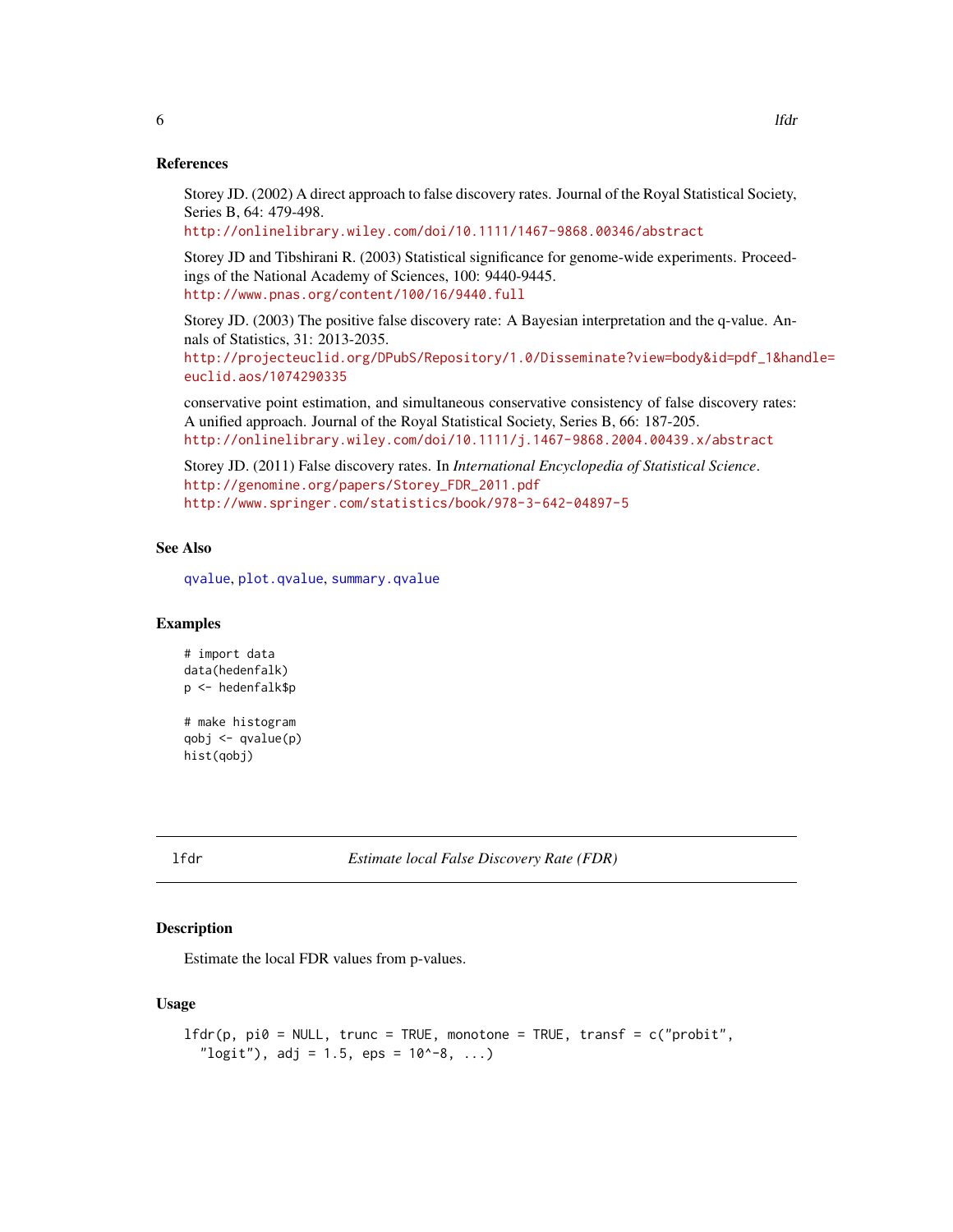#### <span id="page-6-0"></span>lfdr *7*

# Arguments

| p         | A vector of p-values (only necessary input).                                                                                                                                                                  |
|-----------|---------------------------------------------------------------------------------------------------------------------------------------------------------------------------------------------------------------|
| pi0       | Estimated proportion of true null p-values. If NULL, then pi@est is called.                                                                                                                                   |
| trunc     | If TRUE, local FDR values $>1$ are set to 1. Default is TRUE.                                                                                                                                                 |
| monotone  | If TRUE, local FDR values are non-decreasing with increasing p-values. Default<br>is TRUE; this is recommended.                                                                                               |
| transf    | Either a "probit" or "logit" transformation is applied to the p-values so that a<br>local FDR estimate can be formed that does not involve edge effects of the $[0,1]$<br>interval in which the p-values lie. |
| adj       | Numeric value that is applied as a multiple of the smoothing bandwidth used in<br>the density estimation. Default is $adj=1.0$ .                                                                              |
| eps       | Numeric value that is threshold for the tails of the empirical p-value distribution.<br>Default is $10^{\circ}$ -8.                                                                                           |
| $\ddotsc$ | Additional arguments, passed to pilest.                                                                                                                                                                       |

# Details

It is assumed that null p-values follow a Uniform(0,1) distribution. The estimated proportion of true null hypotheses  $\hat{\pi}_0$  is either a user-provided value or the value calculated via [pi0est](#page-7-1). This function works by forming an estimate of the marginal density of the observed p-values, say  $f(p)$ . Then the local FDR is estimated as  $IFDR(p) = \hat{\pi}_0 / \hat{f}(p)$ , with adjustments for monotonicity and to guarantee that  $IFDR(p) \le 1$ . See the Storey (2011) reference below for a concise mathematical definition of local FDR.

#### Value

A vector of estimated local FDR values, with each entry corresponding to the entries of the input p-value vector p.

# Author(s)

John D. Storey

#### References

Efron B, Tibshirani R, Storey JD, and Tisher V. (2001) Empirical Bayes analysis of a microarray experiment. Journal of the American Statistical Association, 96: 1151-1160. <http://www.tandfonline.com/doi/abs/10.1198/016214501753382129>

Storey JD. (2003) The positive false discovery rate: A Bayesian interpretation and the q-value. Annals of Statistics, 31: 2013-2035.

[http://projecteuclid.org/DPubS/Repository/1.0/Disseminate?view=body&id=pdf\\_1&han](http://projecteuclid.org/DPubS/Repository/1.0/Disseminate?view=body&id=pdf_1&handle=euclid.aos/1074290335)dle= [euclid.aos/1074290335](http://projecteuclid.org/DPubS/Repository/1.0/Disseminate?view=body&id=pdf_1&handle=euclid.aos/1074290335)

Storey JD. (2011) False discovery rates. In *International Encyclopedia of Statistical Science*. [http://genomine.org/papers/Storey\\_FDR\\_2011.pdf](http://genomine.org/papers/Storey_FDR_2011.pdf) <http://www.springer.com/statistics/book/978-3-642-04897-5>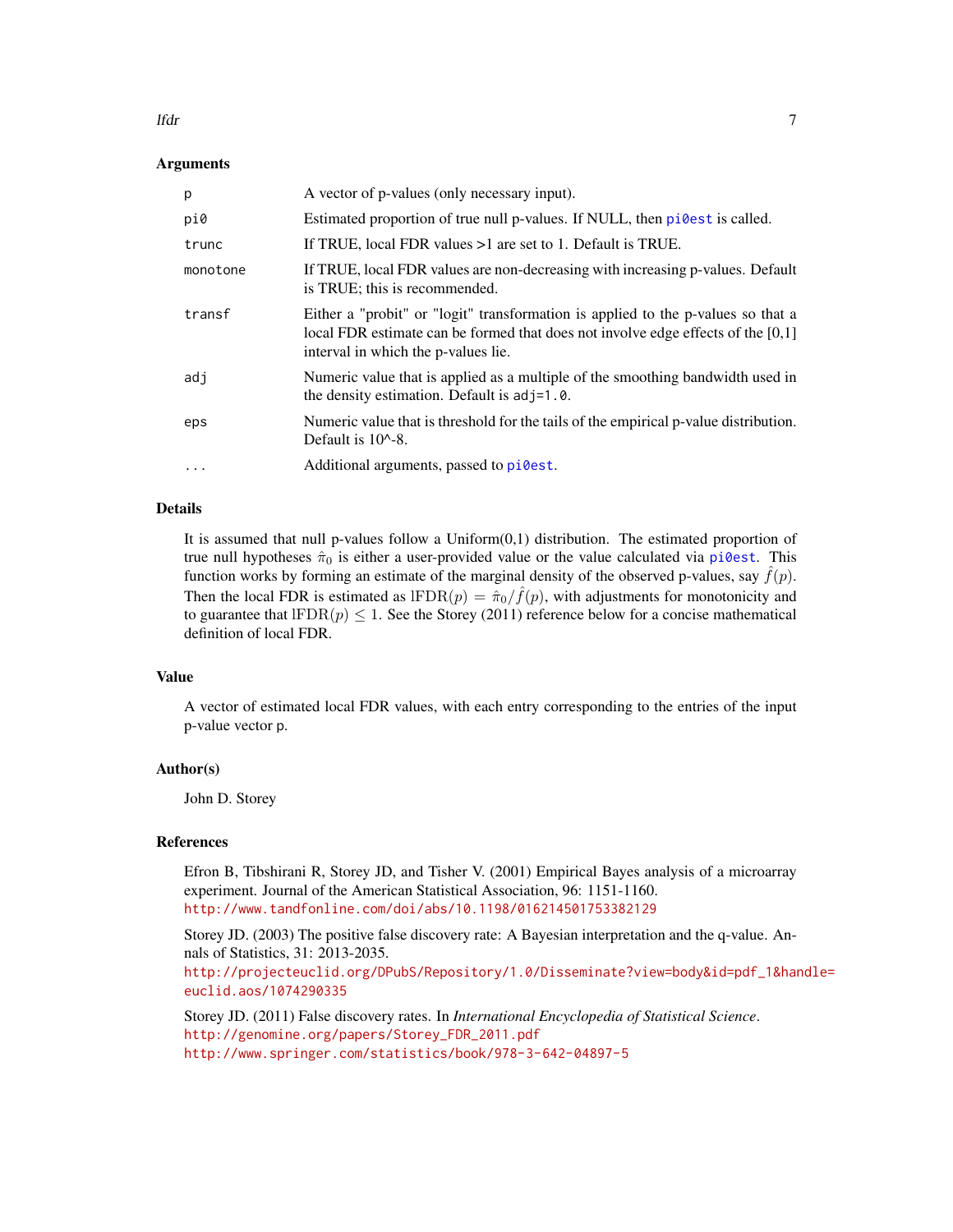<span id="page-7-0"></span>8 pi0est

# See Also

[qvalue](#page-10-1), [pi0est](#page-7-1), [hist.qvalue](#page-4-1)

#### Examples

```
# import data
data(hedenfalk)
p <- hedenfalk$p
lfdrVals <- lfdr(p)
# plot local FDR values
qobj = qvalue(p)hist(qobj)
```
<span id="page-7-1"></span>pi0est *Proportion of true null p-values*

#### Description

Estimates the proportion of true null p-values, i.e., those following the Uniform(0,1) distribution.

# Usage

```
pi0est(p, lambda = seq(0.05, 0.95, 0.05), pi0.method = c("smoother","bootstrap"), smooth.df = 3, smooth.log.pi0 = FALSE, ...)
```
# Arguments

| p          | A vector of p-values (only necessary input).                                                                                                                                                              |
|------------|-----------------------------------------------------------------------------------------------------------------------------------------------------------------------------------------------------------|
| lambda     | The value of the tuning parameter to estimate $\pi_0$ . Must be in [0,1]. Optional,<br>see Storey $(2002)$ .                                                                                              |
| pi0.method | Either "smoother" or "bootstrap"; the method for automatically choosing tuning<br>parameter in the estimation of $\pi_0$ , the proportion of true null hypotheses.                                        |
| smooth.df  | Number of degrees-of-freedom to use when estimating $\pi_0$ with a smoother. Op-<br>tional.                                                                                                               |
|            | smooth.log.pi0 If TRUE and pi0.method = "smoother", $\pi_0$ will be estimated by applying a<br>smoother to a scatterplot of $\log(\pi_0)$ estimates against the tuning parameter $\lambda$ .<br>Optional. |
| $\cdots$   | Arguments passed from qvalue function.                                                                                                                                                                    |

#### Details

If no options are selected, then the method used to estimate  $\pi_0$  is the smoother method described in Storey and Tibshirani (2003). The bootstrap method is described in Storey, Taylor & Siegmund (2004). A closed form solution of the bootstrap method is used in the package and is significantly faster.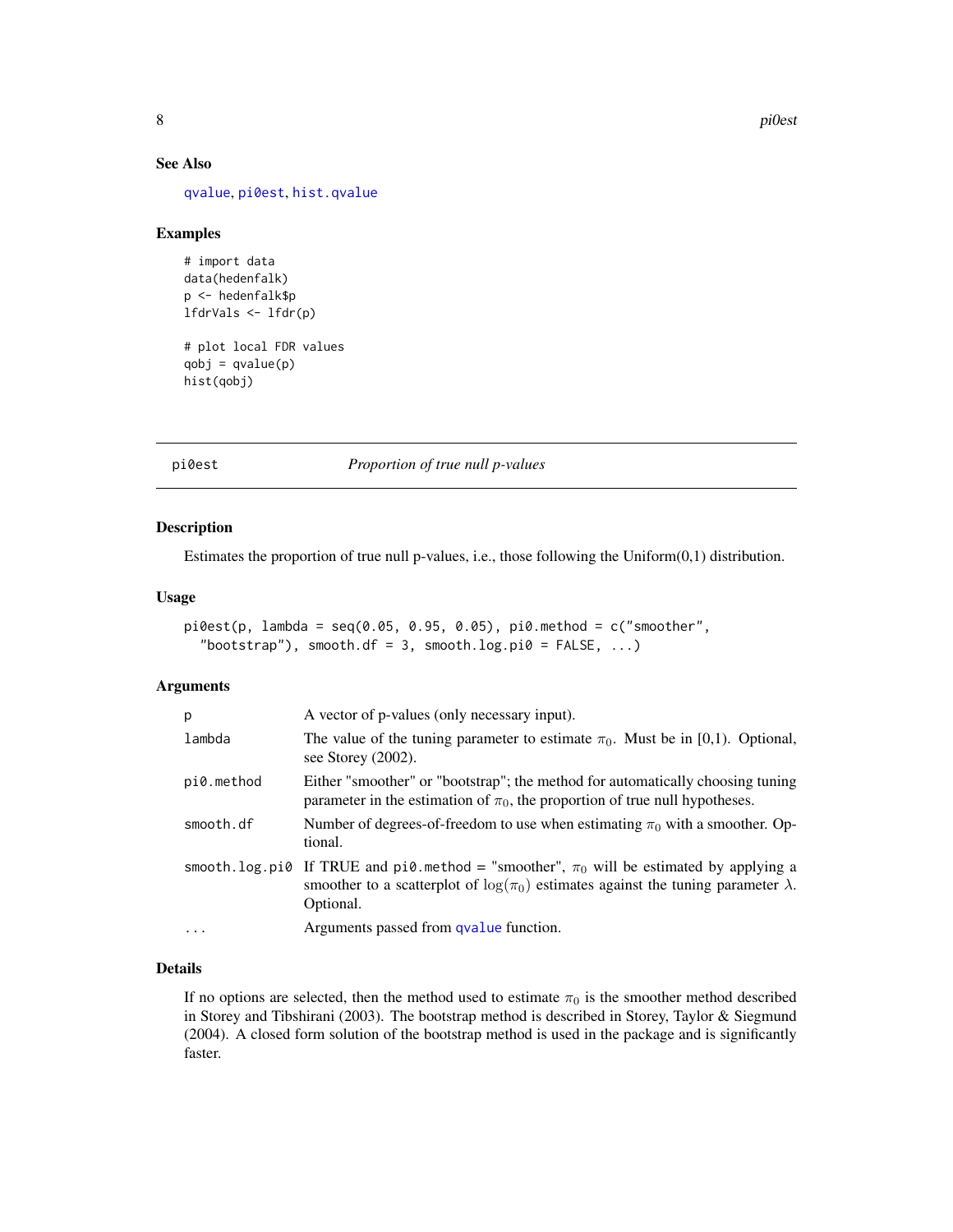#### <span id="page-8-0"></span>pi0est 9

# Value

Returns a list:

| pi0        | A numeric that is the estimated proportion of true null p-values.                                                                       |
|------------|-----------------------------------------------------------------------------------------------------------------------------------------|
| pi0.lambda | A vector of the proportion of null values at the $\lambda$ values (see vignette).                                                       |
| lambda     | A vector of $\lambda$ value(s) utilized in calculating $pi0$ . Lambda.                                                                  |
| pi0.smooth | A vector of fitted values from the smoother fit to the $\pi_0$ estimates at each lambda<br>value (pi0.method="bootstrap" returns NULL). |

# Author(s)

John D. Storey

#### References

Storey JD. (2002) A direct approach to false discovery rates. Journal of the Royal Statistical Society, Series B, 64: 479-498.

#### <http://onlinelibrary.wiley.com/doi/10.1111/1467-9868.00346/abstract>

Storey JD and Tibshirani R. (2003) Statistical significance for genome-wide experiments. Proceedings of the National Academy of Sciences, 100: 9440-9445.

Storey JD. (2003) The positive false discovery rate: A Bayesian interpretation and the q-value. Annals of Statistics, 31: 2013-2035.

[http://projecteuclid.org/DPubS/Repository/1.0/Disseminate?view=body&id=pdf\\_1&han](http://projecteuclid.org/DPubS/Repository/1.0/Disseminate?view=body&id=pdf_1&handle=euclid.aos/1074290335)dle= [euclid.aos/1074290335](http://projecteuclid.org/DPubS/Repository/1.0/Disseminate?view=body&id=pdf_1&handle=euclid.aos/1074290335)

Storey JD, Taylor JE, and Siegmund D. (2004) Strong control, conservative point estimation, and simultaneous conservative consistency of false discovery rates: A unified approach. Journal of the Royal Statistical Society, Series B, 66: 187-205.

<http://onlinelibrary.wiley.com/doi/10.1111/j.1467-9868.2004.00439.x/abstract>

Storey JD. (2011) False discovery rates. In *International Encyclopedia of Statistical Science*. [http://genomine.org/papers/Storey\\_FDR\\_2011.pdf](http://genomine.org/papers/Storey_FDR_2011.pdf) <http://www.springer.com/statistics/book/978-3-642-04897-5>

#### See Also

[qvalue](#page-10-1)

#### Examples

```
# import data
data(hedenfalk)
p <- hedenfalk$p
# proportion of null p-values
nullRatio <- pi0est(p)
nullRatioS <- pi0est(p, lambda=seq(0.40, 0.95, 0.05), smooth.log.pi0="TRUE")
nullRatioM <- pi0est(p, pi0.method="bootstrap")
```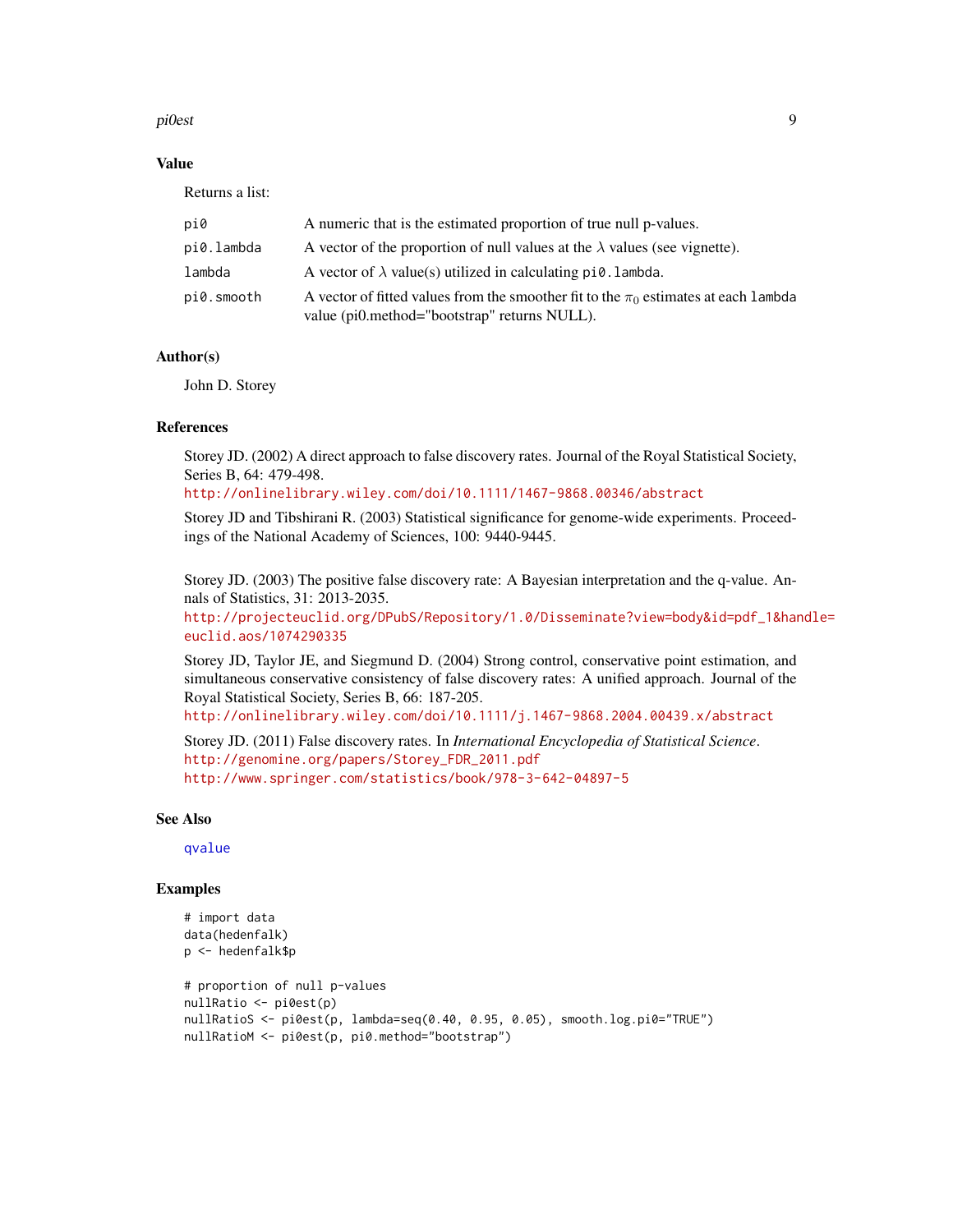```
# check behavior of estimate over lambda
# also, pi0est arguments can be passed to qvalue
qobj = qvalue(p, lambda=seq(0.05, 0.95, 0.1), smooth.log.pi0="TRUE")
hist(qobj)
plot(qobj)
```
<span id="page-9-1"></span>plot.qvalue *Plotting function for q-value object*

#### Description

Graphical display of the q-value object

#### Usage

## S3 method for class 'qvalue'  $plot(x, rng = c(0, 0.1), ...)$ 

#### Arguments

| $\times$ | A q-value object.                       |
|----------|-----------------------------------------|
| rng      | Range of q-values to show. Optional     |
| .        | Additional arguments. Currently unused. |

#### Details

The function plot allows one to view several plots:

- 1. The estimated  $\pi_0$  versus the tuning parameter  $\lambda$ .
- 2. The q-values versus the p-values.
- 3. The number of significant tests versus each q-value cutoff.
- 4. The number of expected false positives versus the number of significant tests.

This function makes four plots. The first is a plot of the estimate of  $\pi_0$  versus its tuning parameter  $\lambda$ . In most cases, as  $\lambda$  gets larger, the bias of the estimate decreases, yet the variance increases. Various methods exist for balancing this bias-variance trade-off (Storey 2002, Storey & Tibshirani 2003, Storey, Taylor & Siegmund 2004). Comparing your estimate of  $\pi_0$  to this plot allows one to guage its quality. The remaining three plots show how many tests are called significant and how many false positives to expect for each q-value cut-off. A thorough discussion of these plots can be found in Storey & Tibshirani (2003).

#### Value

Nothing of interest.

<span id="page-9-0"></span>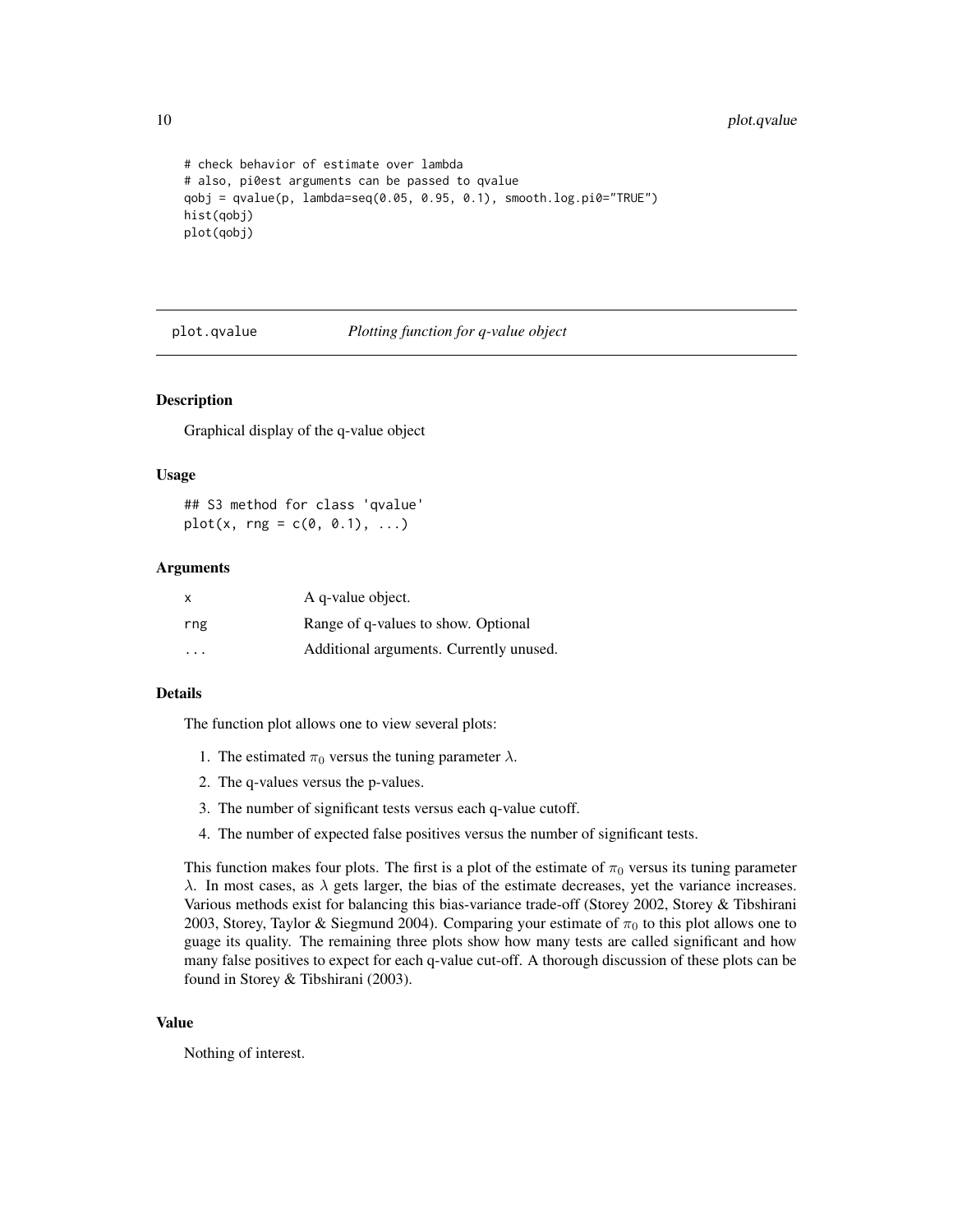<span id="page-10-0"></span>qvalue  $\sim$  11

#### Author(s)

John D. Storey, Andrew J. Bass

# References

Storey JD. (2002) A direct approach to false discovery rates. Journal of the Royal Statistical Society, Series B, 64: 479-498.

<http://onlinelibrary.wiley.com/doi/10.1111/1467-9868.00346/abstract>

Storey JD and Tibshirani R. (2003) Statistical significance for genome-wide experiments. Proceedings of the National Academy of Sciences, 100: 9440-9445. <http://www.pnas.org/content/100/16/9440.full>

Storey JD. (2003) The positive false discovery rate: A Bayesian interpretation and the q-value. Annals of Statistics, 31: 2013-2035.

[http://projecteuclid.org/DPubS/Repository/1.0/Disseminate?view=body&id=pdf\\_1&han](http://projecteuclid.org/DPubS/Repository/1.0/Disseminate?view=body&id=pdf_1&handle=euclid.aos/1074290335)dle= [euclid.aos/1074290335](http://projecteuclid.org/DPubS/Repository/1.0/Disseminate?view=body&id=pdf_1&handle=euclid.aos/1074290335)

Storey JD, Taylor JE, and Siegmund D. (2004) Strong control, conservative point estimation, and simultaneous conservative consistency of false discovery rates: A unified approach. Journal of the Royal Statistical Society, Series B, 66: 187-205.

Storey JD. (2011) False discovery rates. In *International Encyclopedia of Statistical Science*. [http://genomine.org/papers/Storey\\_FDR\\_2011.pdf](http://genomine.org/papers/Storey_FDR_2011.pdf) <http://www.springer.com/statistics/book/978-3-642-04897-5>

# See Also

[qvalue](#page-10-1), [write.qvalue](#page-14-1), [summary.qvalue](#page-12-1)

# Examples

```
# import data
data(hedenfalk)
p <- hedenfalk$p
qobj <- qvalue(p)
```
plot(qobj, rng=c(0.0, 0.3))

<span id="page-10-1"></span>qvalue *Estimate the q-values for a given set of p-values*

#### Description

Estimate the q-values for a given set of p-values. The q-value of a test measures the proportion of false positives incurred (called the false discovery rate) when that particular test is called significant.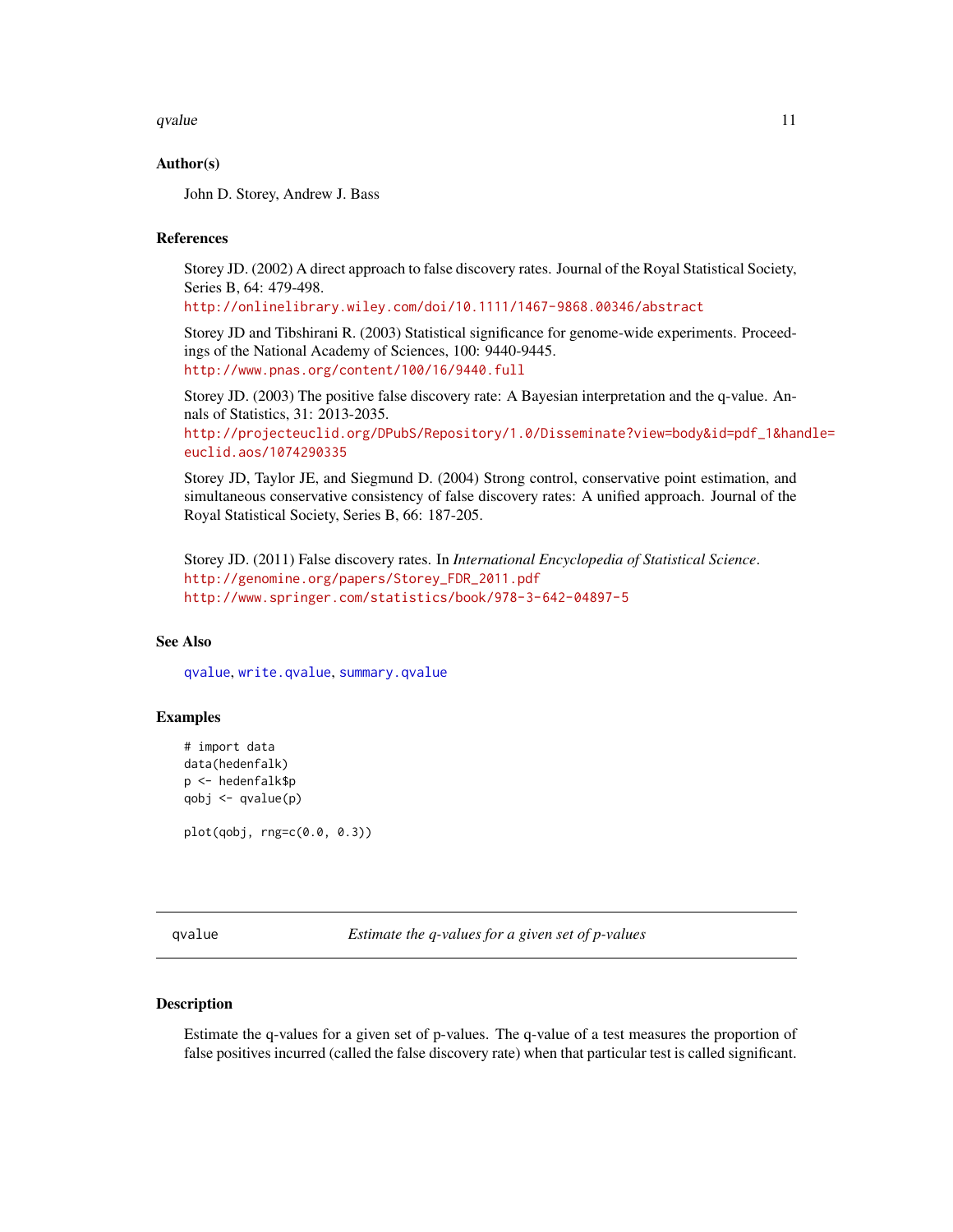# <span id="page-11-0"></span>Usage

qvalue(p, fdr.level = NULL, pfdr = FALSE, lfdr.out = TRUE, pi0 = NULL, ...)

# Arguments

| p         | A vector of p-values (only necessary input).                                                                                                                                                                |
|-----------|-------------------------------------------------------------------------------------------------------------------------------------------------------------------------------------------------------------|
| fdr.level | A level at which to control the FDR. Must be in $(0,1]$ . Optional; if this is se-<br>lected, a vector of TRUE and FALSE is returned that specifies whether each<br>q-value is less than fdr. level or not. |
| pfdr      | An indicator of whether it is desired to make the estimate more robust for small<br>$p$ -values and a direct finite sample estimate of $pFDR -$ optional.                                                   |
| lfdr.out  | If TRUE then local false discovery rates are returned. Default is TRUE.                                                                                                                                     |
| pi0       | It is recommended to not input an estimate of pi0. Experienced users can use<br>their own methodology to estimate the proportion of true nulls or set it equal to<br>1 for the BH procedure.                |
| $\cdot$   | Additional arguments passed to pillest and lfdr.                                                                                                                                                            |

# Details

The function [pi0est](#page-7-1) is called internally and calculates the estimate of  $\pi_0$ , the proportion of true null hypotheses. The function [lfdr](#page-5-1) is also called internally and calculates the estimated local FDR values. Arguments for these functions can be included via ... and will be utilized in the internal calls made in [qvalue](#page-10-1). See [http://genomine.org/papers/Storey\\_FDR\\_2011.pdf](http://genomine.org/papers/Storey_FDR_2011.pdf) for a brief introduction to FDRs and q-values.

# Value

A list of object type "qvalue" containing:

| call        | Function call.                                                                                                                                                           |
|-------------|--------------------------------------------------------------------------------------------------------------------------------------------------------------------------|
| pi0         | An estimate of the proportion of null p-values.                                                                                                                          |
| qvalues     | A vector of the estimated q-values (the main quantity of interest).                                                                                                      |
| pvalues     | A vector of the original p-values.                                                                                                                                       |
| lfdr        | A vector of the estimated local FDR values.                                                                                                                              |
| significant | If fdr. level is specified, and indicator of whether the q-value fell below fdr. level<br>(taking all such q-values to be significant controls FDR at level fdr. level). |
| pi0.lambda  | An estimate of the proportion of null p-values at each $\lambda$ value (see vignette).                                                                                   |
| lambda      | A vector of the $\lambda$ values utilized to obtain pi0. lambda.                                                                                                         |

# Author(s)

John D. Storey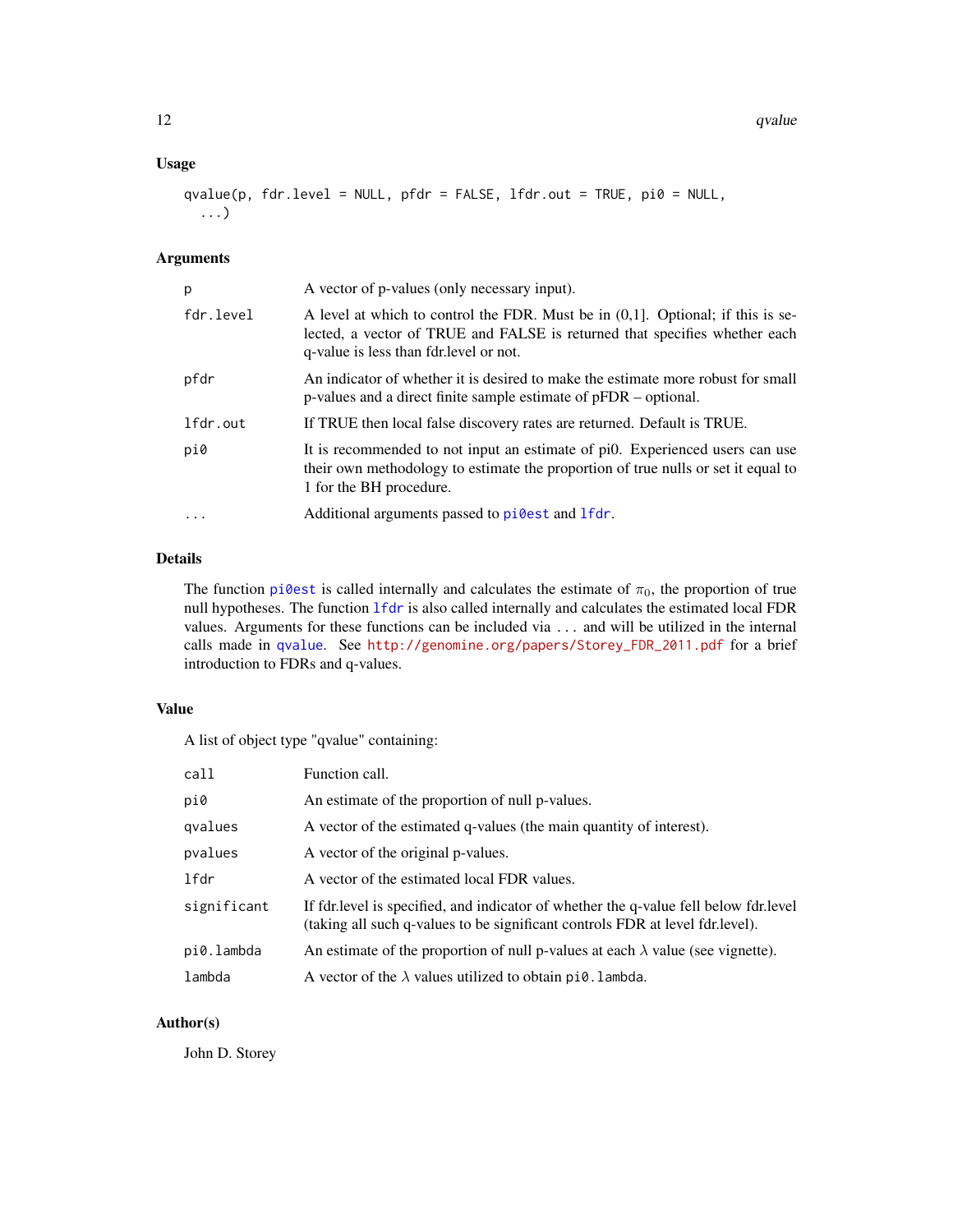# <span id="page-12-0"></span>summary.qvalue 13

#### References

Storey JD. (2002) A direct approach to false discovery rates. Journal of the Royal Statistical Society, Series B, 64: 479-498.

<http://onlinelibrary.wiley.com/doi/10.1111/1467-9868.00346/abstract> Storey JD and Tibshirani R. (2003) Statistical significance for genome-wide experiments. Proceedings of the National Academy of Sciences, 100: 9440-9445.

<http://www.pnas.org/content/100/16/9440.full>

Storey JD. (2003) The positive false discovery rate: A Bayesian interpretation and the q-value. Annals of Statistics, 31: 2013-2035.

[http://projecteuclid.org/DPubS/Repository/1.0/Disseminate?view=body&id=pdf\\_1&han](http://projecteuclid.org/DPubS/Repository/1.0/Disseminate?view=body&id=pdf_1&handle=euclid.aos/1074290335)dle= [euclid.aos/1074290335](http://projecteuclid.org/DPubS/Repository/1.0/Disseminate?view=body&id=pdf_1&handle=euclid.aos/1074290335)

Storey JD, Taylor JE, and Siegmund D. (2004) Strong control, conservative point estimation, and simultaneous conservative consistency of false discovery rates: A unified approach. Journal of the Royal Statistical Society, Series B, 66: 187-205.

<http://onlinelibrary.wiley.com/doi/10.1111/j.1467-9868.2004.00439.x/abstract>

Storey JD. (2011) False discovery rates. In *International Encyclopedia of Statistical Science*. [http://genomine.org/papers/Storey\\_FDR\\_2011.pdf](http://genomine.org/papers/Storey_FDR_2011.pdf) <http://www.springer.com/statistics/book/978-3-642-04897-5>

#### See Also

[pi0est](#page-7-1), [lfdr](#page-5-1), [summary.qvalue](#page-12-1), [plot.qvalue](#page-9-1), [hist.qvalue](#page-4-1), [write.qvalue](#page-14-1)

# Examples

```
# import data
data(hedenfalk)
p <- hedenfalk$p
# get q-value object
qobj <- qvalue(p)
plot(qobj)
hist(qobj)
# options available
qobj <- qvalue(p, lambda=0.5, pfdr=TRUE)
qobj <- qvalue(p, fdr.level=0.05, pi0.method="bootstrap", adj=1.2)
```
<span id="page-12-1"></span>summary.qvalue *Display q-value object*

#### **Description**

Display summary information for a q-value object.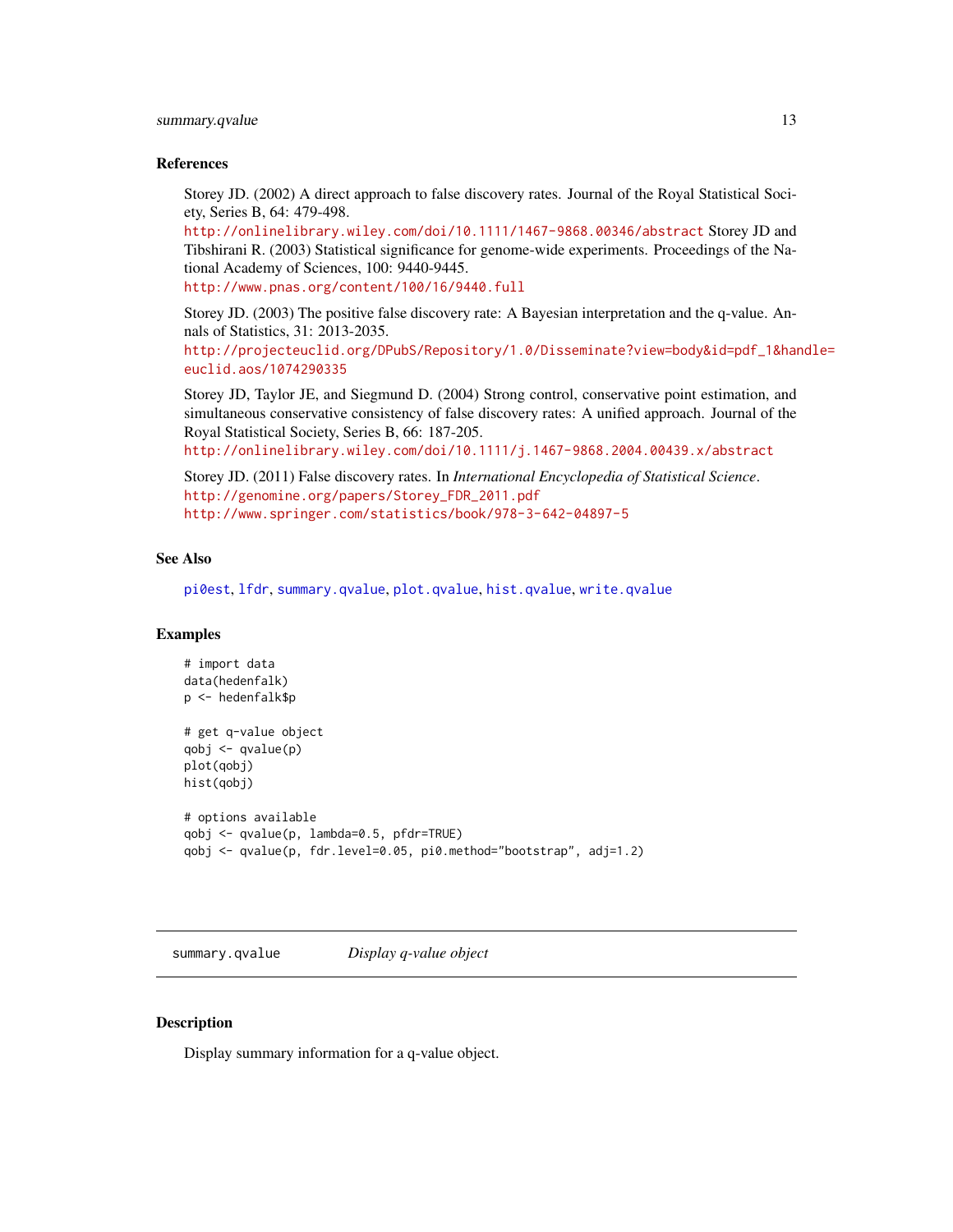#### Usage

```
## S3 method for class 'qvalue'
summary(object, cuts = c(1e-04, 0.001, 0.01, 0.025, 0.05,
 0.1, 1), digits = getOption("digits"), ...)
```
#### Arguments

| object    | A q-value object.                                          |
|-----------|------------------------------------------------------------|
| cuts      | Vector of significance values to use for table (optional). |
| digits    | Significant digits to display (optional).                  |
| $\ddotsc$ | Additional arguments; currently unused.                    |

#### Details

summary shows the original call, estimated proportion of true null hypotheses, and a table comparing the number of significant calls for the p-values, estimated q-values, and estimated local FDR values using a set of cutoffs given by cuts.

# Value

Invisibly returns the original object.

#### Author(s)

John D. Storey, Andrew J. Bass, Alan Dabney

# References

Storey JD. (2002) A direct approach to false discovery rates. Journal of the Royal Statistical Society, Series B, 64: 479-498.

<http://onlinelibrary.wiley.com/doi/10.1111/1467-9868.00346/abstract>

Storey JD and Tibshirani R. (2003) Statistical significance for genome-wide experiments. Proceedings of the National Academy of Sciences, 100: 9440-9445. <http://www.pnas.org/content/100/16/9440.full>

Storey JD. (2003) The positive false discovery rate: A Bayesian interpretation and the q-value. Annals of Statistics, 31: 2013-2035.

[http://projecteuclid.org/DPubS/Repository/1.0/Disseminate?view=body&id=pdf\\_1&han](http://projecteuclid.org/DPubS/Repository/1.0/Disseminate?view=body&id=pdf_1&handle=euclid.aos/1074290335)dle= [euclid.aos/1074290335](http://projecteuclid.org/DPubS/Repository/1.0/Disseminate?view=body&id=pdf_1&handle=euclid.aos/1074290335)

Storey JD, Taylor JE, and Siegmund D. (2004) Strong control, conservative point estimation, and simultaneous conservative consistency of false discovery rates: A unified approach. Journal of the Royal Statistical Society, Series B, 66: 187-205.

<http://onlinelibrary.wiley.com/doi/10.1111/j.1467-9868.2004.00439.x/abstract>

Storey JD. (2011) False discovery rates. In *International Encyclopedia of Statistical Science*. [http://genomine.org/papers/Storey\\_FDR\\_2011.pdf](http://genomine.org/papers/Storey_FDR_2011.pdf) <http://www.springer.com/statistics/book/978-3-642-04897-5>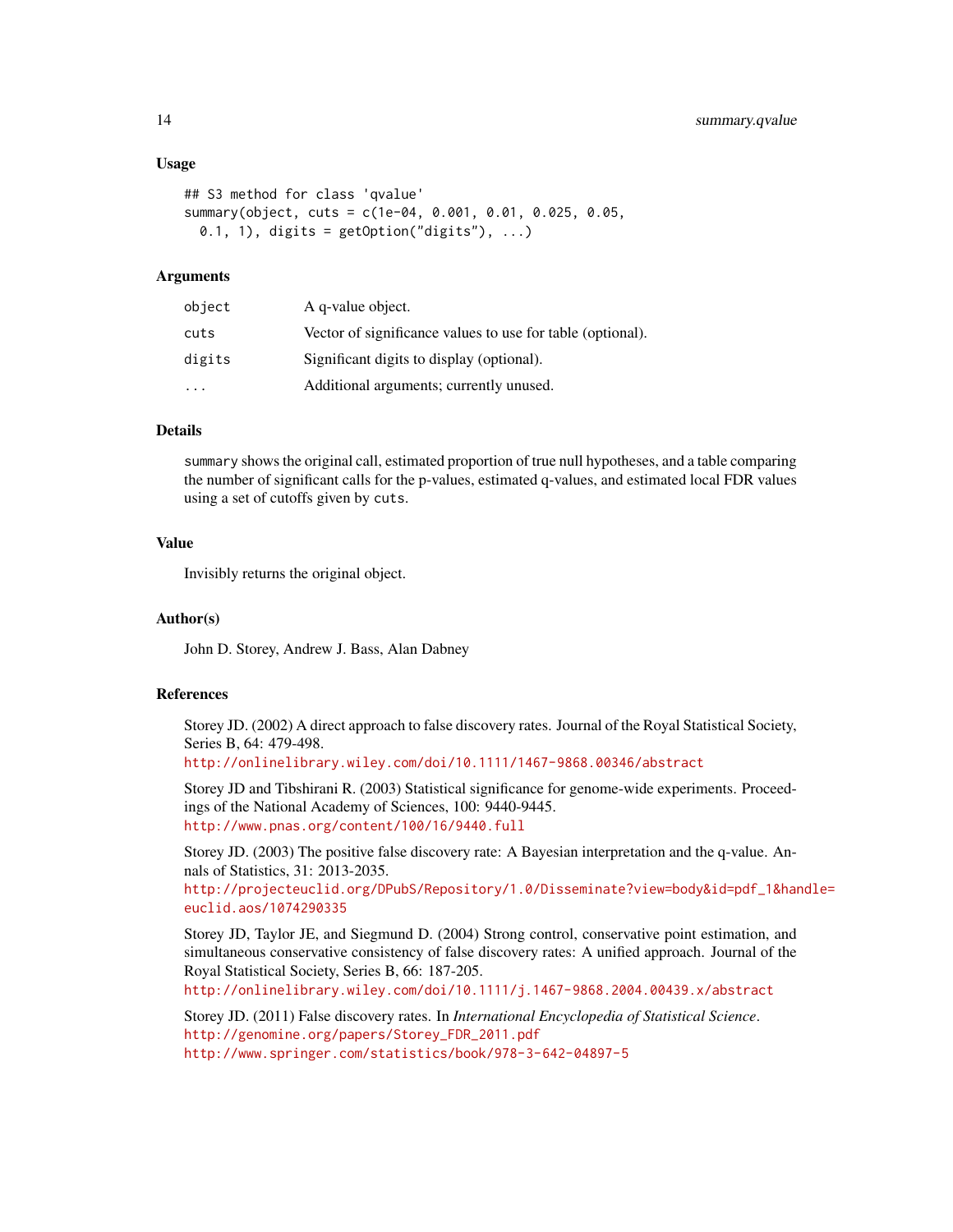# <span id="page-14-0"></span>write.qvalue 15

# See Also

[qvalue](#page-10-1), [plot.qvalue](#page-9-1), [write.qvalue](#page-14-1)

# Examples

```
# import data
data(hedenfalk)
p <- hedenfalk$p
# get summary results from q-value object
qobj <- qvalue(p)
summary(qobj, cuts=c(0.01, 0.05))
```
<span id="page-14-1"></span>write.qvalue *Write results to file*

# Description

Write the results of the q-value object to a file.

# Usage

```
write.qvalue(x, file = NULL, sep = " ", eol = "\n", na = "NA",
  row.names = FALSE, col.names = TRUE)
```
#### Arguments

| $\mathsf{x}$ | A q-value object.                                        |
|--------------|----------------------------------------------------------|
| file         | Output filename (optional).                              |
| sep          | Separation between columns.                              |
| eol          | Character to print at the end of each line.              |
| na           | String to use when there are missing values.             |
| row.names    | logical. Specify whether row names are to be printed.    |
| col.names    | logical. Specify whether column names are to be printed. |

# Details

The output file includes: (i) p-values, (ii) q-values (iii) local FDR values, and (iv) the estimate of  $\pi_0$ , one per line. If an FDR significance level was specified in the call to [qvalue](#page-10-1), the significance level is printed and an indicator of significance is included.

# Value

Nothing of interest.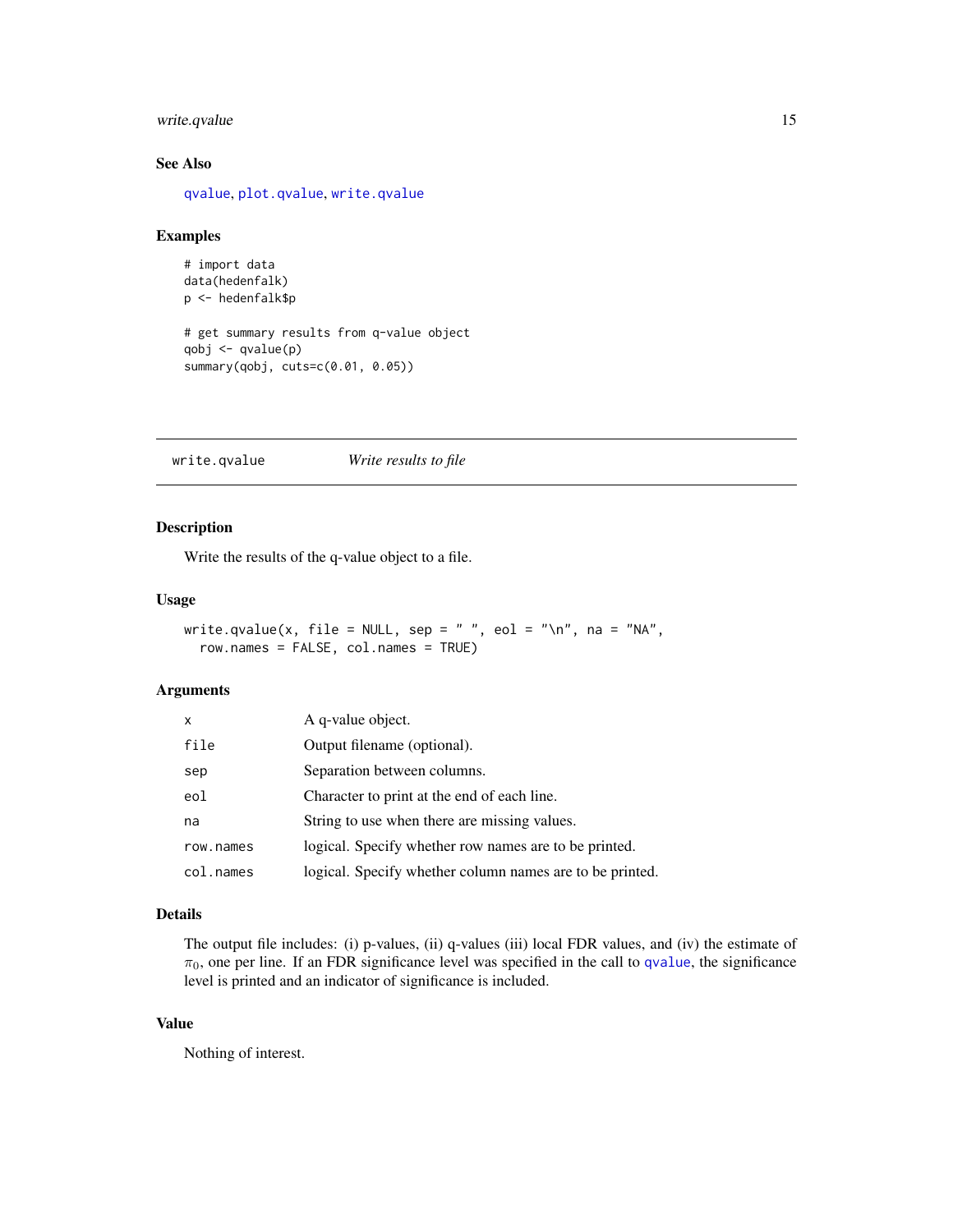# <span id="page-15-0"></span>Author(s)

John D. Storey, Andrew J. Bass

# See Also

[qvalue](#page-10-1), [plot.qvalue](#page-9-1), [summary.qvalue](#page-12-1)

# Examples

```
# import data
data(hedenfalk)
p <- hedenfalk$p
```

```
# write q-value object
qobj <- qvalue(p)
write.qvalue(qobj, file="myresults.txt")
```